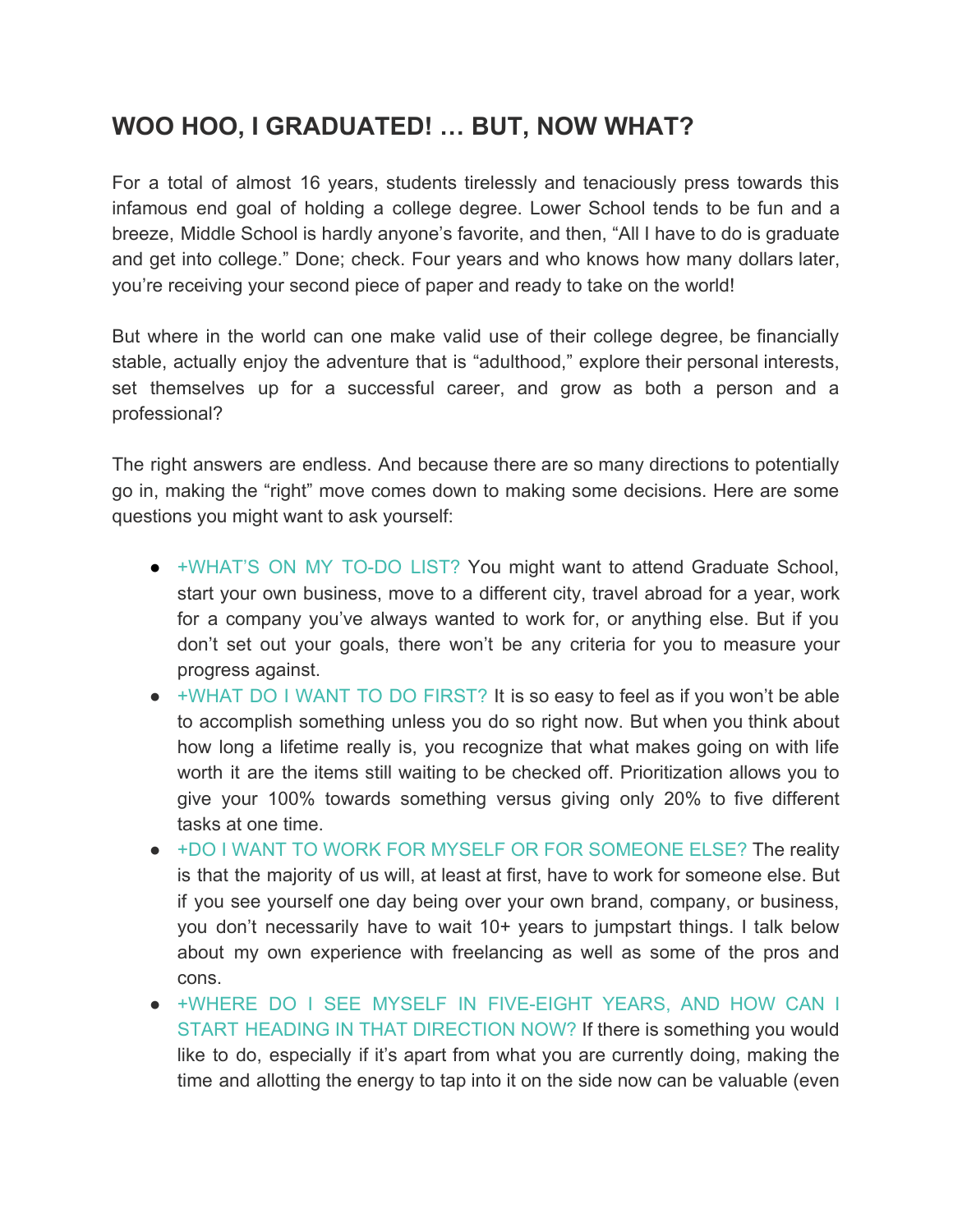if not in profit). It is an investment in yourself and in your craft, and side activities can provide balance to your full-time position.

• +AM I HAPPY WITH MY PLAN? This question, in particular, should be asked on a continuous basis because life will change, and you will change. It is important to have a plan, but it's even more important to be flexible with it, if need be. Check in with yourself, be real with yourself, and give yourself some credit; if you feel good about where you are and what you're doing, and if you're doing it for you, then you're doing alright.

## **AS FAR AS FREELANCING GOES**

I, just as anyone else out here, am still figuring out this whole "adulting" thing. I graduated six months ago, practically went right into working full-time for a Public Relations firm, recognized that the work I was doing was not doing too much for me, had a couple of years before I planned to attend Graduate School, and was pretty set on my dreams and wanting to work towards them at all times. So, I ended up creating and launching my own, personal brand through which I could further the skills I am most passionate about.

A professor of mine had once mentioned to me that she could see me doing some sort of freelance work. But it wasn't until I recognized how rare it was to come out of college and get paid to do something you absolutely love to do that I realized something:

Just because someone isn't paying you to hold your dream position right now does not mean you can't still do the work and hold the title. No one can tell you that you aren't what you want to be.

I knew that I wanted to be a Creative Director, and I knew that no one was going to stop me. So, now I'm a Creative Director, and a Strategic Planner, and a Graphic Designer, and a Writer, and whatever else I choose to be--"Creative Strategist," for short. Under my brand, MLM Creative, I help my clients to activate the phenomenon that is creativity. By coordinating ideation with strategy, MLM Creative creates stories worth telling.

Freelancing is freeing, but as with anything else, there are both pros and cons. The pros? Because it's my business, I'm able to work under my own terms and on my own time; the work I produce is released under my name versus a company name; and I am